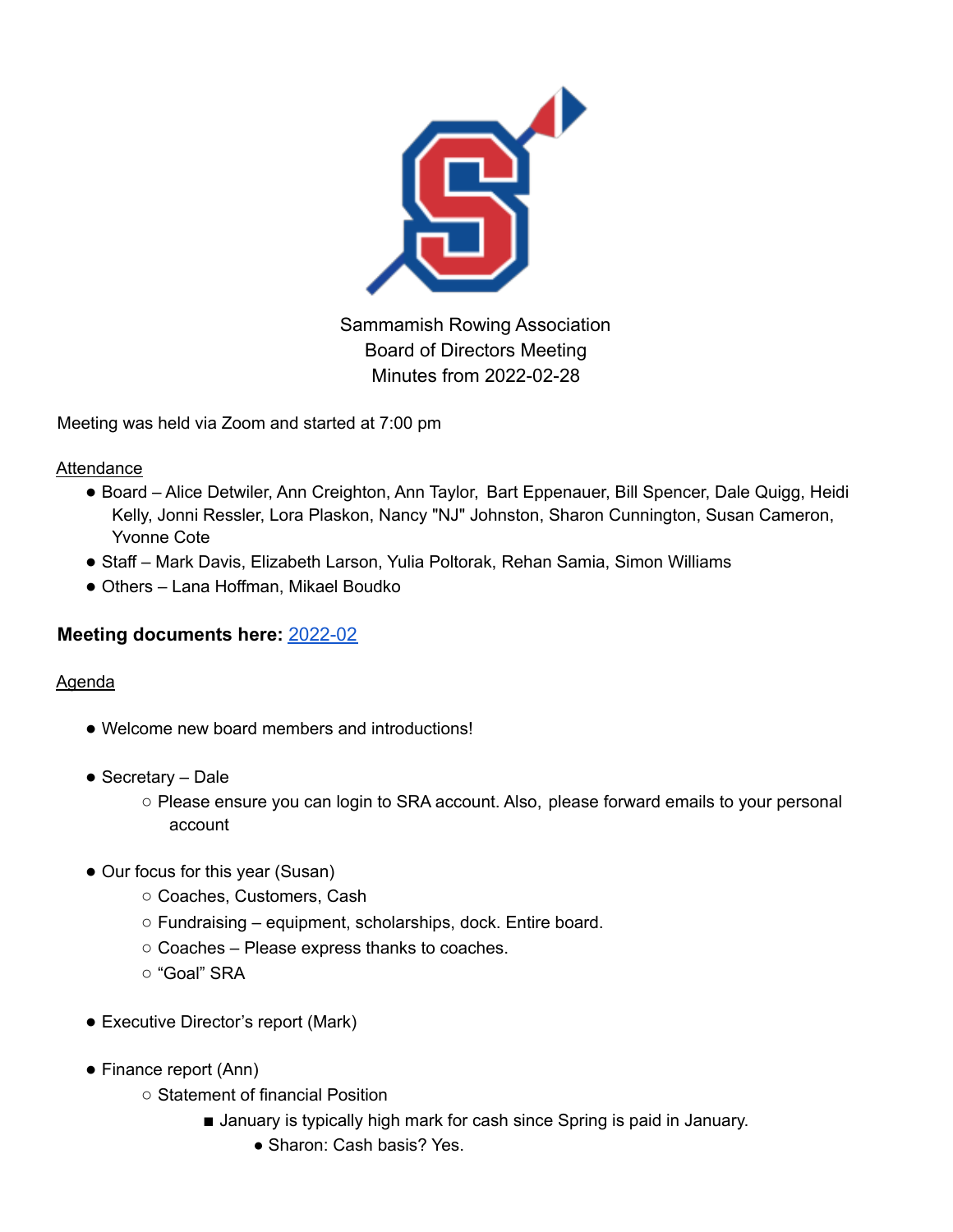- Budget vs Actuals -
- Financial Review Hopefully in March, in person.
- Update to SRA Bylaws (Heidi)
	- *1.3: Effective date of the amendments to the bylaws: The amendments to the SRA's Bylaws contained herein shall become effective on March 1, 2022.*

Article 2, Membership

First update - Membership

*2.1.1. Adult Regular Membership: Anyone 18 years of age or older who has participated in an SRA team or program within the last 365 days and maintains status as a Member-in-Good Standing.*

*2.1.2. Junior Parent Membership: Anyone 18 years or older who is the parent of a child that participates in a junior team program and maintains status as a Member-in-Good-Standing.*

## *2.1.3: Remove Entirely (was a previous amendment that only applied in 2015)*

Alice – what does this do for quorum requirements for annual meeting? Heidi – doesn't change member / quorum numbers. Only a technical update.

Heidi moved to accept the above. Ann Creigton seconded. Motion passed.

## Article 7, Fiscal Matters

*7.2.2. The President and Treasurer may propose to amend the budget from time to time during the year, which proposal shall be submitted for approval and adoption by the Board. Board approval by email is allowed if the expense is under \$5,000; the Board is given a week to review the amendment; and at least 90% of the Board participates in the vote.*

Questions? None. Heidi moved to accept the above. Ann Taylor seconded. Motion passed.

3.5.3: The President or a majority of the Directors may call other Board meetings at such time and place as they may specify. The President, or the majority of the Directors seeking to call a Board meeting, must give at *least three days notice to the Directors stating the purpose of the Board meeting.*

Questions: Alice – why not keep 5 days since it's best practice.

After discussion, withdrawn as amendment to By-Laws.

● Committee updates (committee chairs)